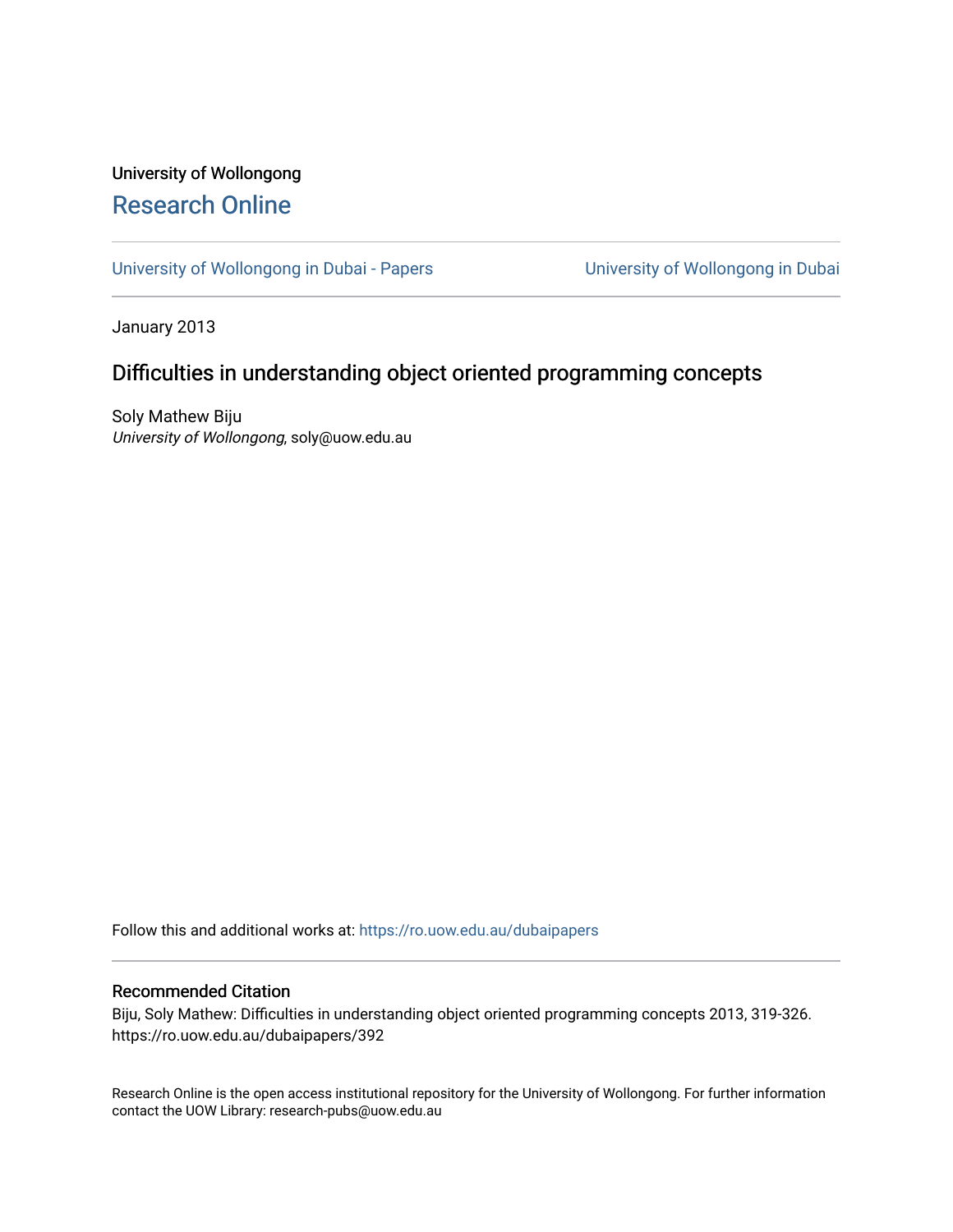# **Difficulties in understanding Object Oriented Programming Concepts**

*Abstract- Understanding object oriented concepts is always a difficult task for students. It is equally challenging for lecturers to teach these concepts. Over the years teachers have used various methods to teach these concept. The result of a class test was analysed to identify the various areas students have difficulty in understanding. The result will help in designing course material that would focus on these areas of object oriented programming.* 

**Keywords**: Object Oriented concepts, constructors, classes , data hiding , student centred learning, C++.

# I. INTRODUCTION

 Existing research shows that there have been a number of problems faced by teachers teaching programming to undergraduate students. Students find it very difficult to understand object oriented concepts like classes, constructor invocation, overloaded constructors, friend functions and other object oriented concepts [2].Students who have been exposed to procedural programming find it a little difficult to move towards object oriented programming. It takes some time for them to understand Object Oriented concepts. Object oriented concepts consist of a number of classes within a single program.

This paper discusses the concepts of object oriented programming which are difficult for students to understand.

## II. TEACHING METHODS DEPLOYED

Student centred learning methods for programming classes are very effective. Studentcentred learning consists of facilitating understanding and conceptual change or intellectual development [9]. As a teaching tool, programming assignments are constructed to encourage students' development of analytical, programming writing skills. Watkins [8] argues that a student/learning-centred concept of teaching is one where high quality learning is viewed as "requiring active construction of meaning and the possibility of conceptual change on the part of the learners".

 In case of programming languages, this approach focuses on teaching concepts by encouraging students to write and implement a program based on a concept to solve the given problem.

 Learning can be made possible within the lecture by making students do things which are called 'active learning' [11]. For example, while teaching the concept of classes, one of the examples used in an introductory class is as follows

class distance1

{

private:

 int feet; float inches;

public:

void getdata();

void showdata();

};

```
void distance1:: getdata() 
           {
```
cout<<"Enter the feet "<<endl:

cin>>feet;

cin>>inches;

cout<<"enter the inches

"<<endl:

}

 void distance1::showdata() {cout<<feet<<"\'- "<<inches<<"\""<<endl; }

int main()

{ distance1 d1; d1.getdata(); //calling member functions of the class with d1.showdata();//member access operator system ("pause");

## return 0;

} The concept of encapsulation is taught. The fact that getdata () and showdata() are member functions of the class and therefore could access all the variable members is clearly explained to the students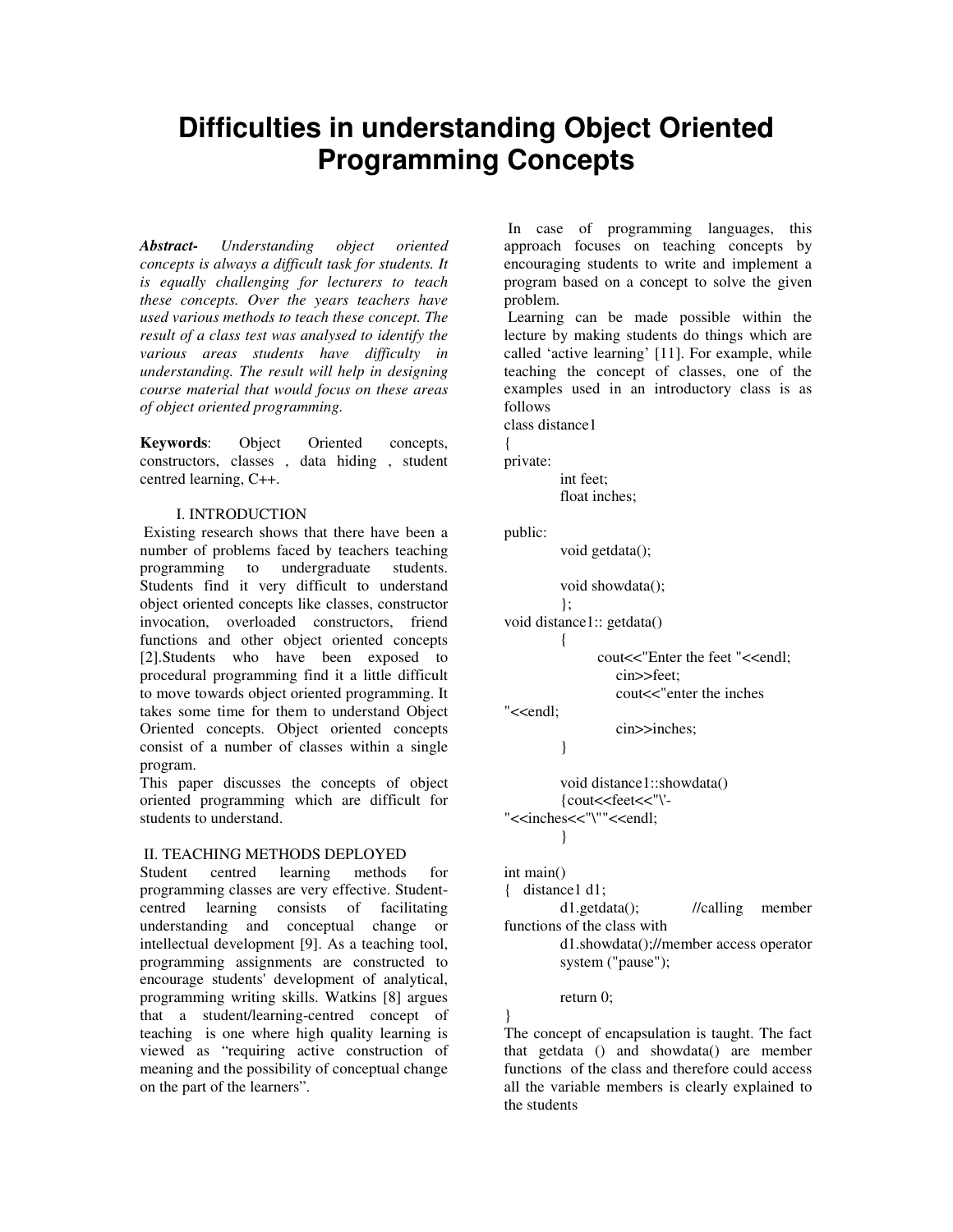When a program was given to the students to work on many of them questioned how the functions could access the variable members without passing them as parameters to the functions.

Though the students claimed to understand the concept of data encapsulation and the fact that the functions of a class can access the data members of that class, they do not really understand it unless they start writing codes based on that concept. To help them understand, these students are given home works and assignments based on the concept taught in the class.

Ramsden's [7] theory of Teaching as making learning possible seems to be appropriate in case of programming classes. Teaching is comprehended as a process of working cooperatively with learners to help them change their understanding. He also states that teaching involves finding out about students' misunderstandings, intervening to change them and create an environment for learning. In programming classes conducted by me, this is implemented by conducting quizzes and tests and providing appropriate feedback. Sometimes these tests bring to light certain concepts that have been misunderstood, in such cases, I make it a point to dedicating a part of the next session to reinstate the concept correctly.

Another method implemented by me, is using pictorial representation to describe different concepts or even use Unified Modelling Language diagrams wherever applicable.

#### III. THE RESEARCH

A research was conducted in order to identify the basic object oriented concepts students have difficulty in understanding in a programming course. The students in the course have a basic procedural programming background and this course is an introduction to object oriented concepts.

#### *A. Research Questions*

The research questions were:

1. To what extent do students understand the underlying process which takes place when creating an object, specifically when the constructors are overloaded?

2. To what extent do students understand how and which constructors are implicitly called when a parameter is passed which objects construction.

3. To what extent do students understand how copy constructors are used?

4. To what extent do students understand how friend constructors are called in a program?

5. Do the students understand the concept of data hiding and data encapsulation?

6. Do the students understand the working of a friend function?

### *B. Research Population*

The research population had 30 students who took the test in the

course "Applied programming " in C++ in the summer semester in 2008 and2009 after some basic concepts of OOP were introduced.

#### *C. Research Instruments*

The research instrument was the class test which consisted of six questions covering one of the introduction chapters. The questions check whether the students have understood the concepts of data encapsulation, data hiding, constructors, and friend functions.

The test questions are as given below.

class A { private : int n=0; public:  $A()$ this- $>n=0$ : cout<<"A constructor1"; }  $A(int n)$ this->n=n; cout<<"A constructor2"; }  $A(A \& Obi)$ this->n=Obj.n; cout<<"A constructor3"; }

1.What will be printed as a result of the execution of the following statement? A a;

2. What will be printed as a result of the execution of the following statement? A  $b(9)$ :

3. What will be printed as a result of the execution of the following statement?

 A b(a); where a is an object of the class A that has already been created.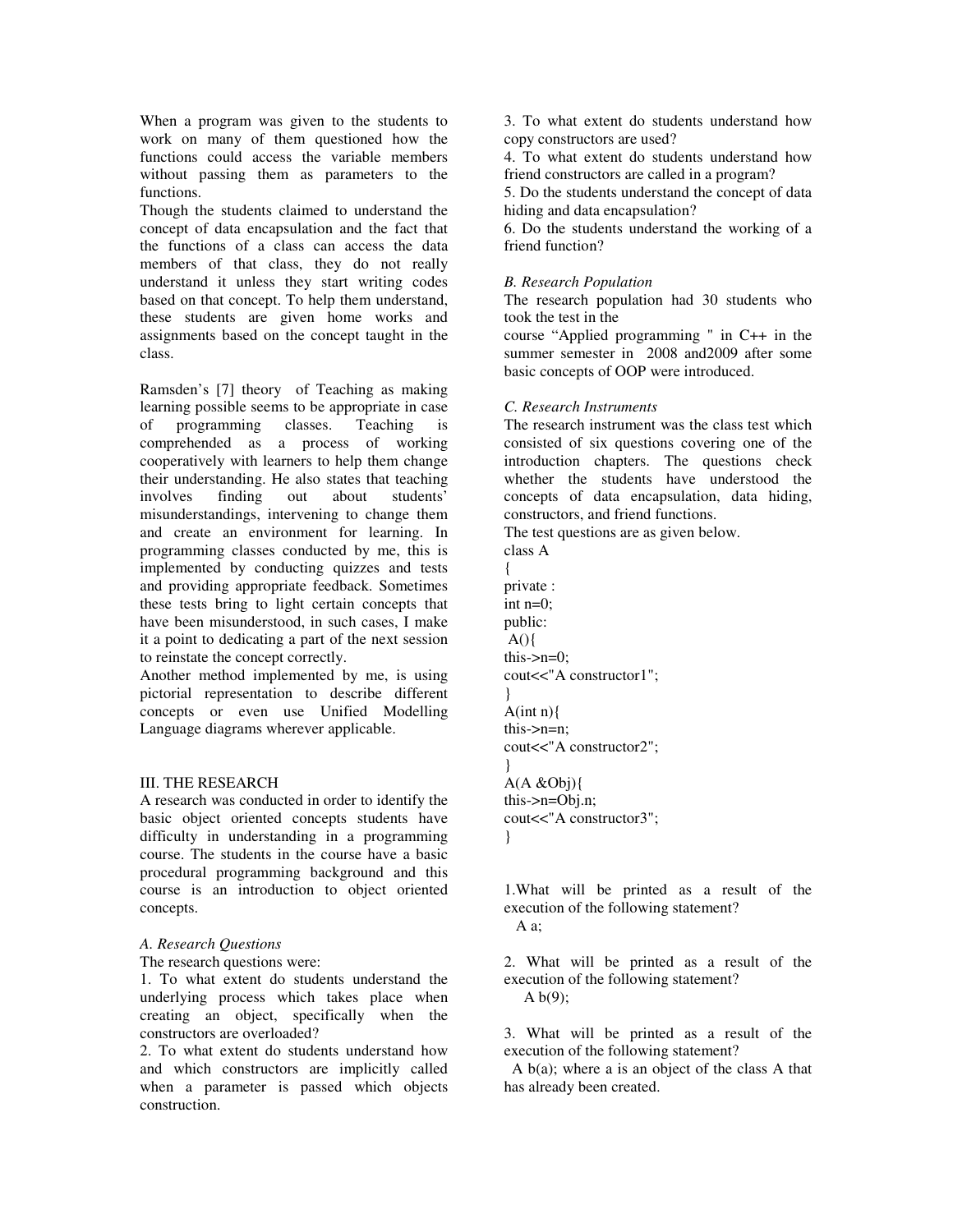```
using namespace std; 
class Student 
\mathbf{f} int Studentid; 
          string StudentName; 
          double marks[5]; 
          double average; 
          static int count; 
public: 
          Student() 
           { 
                    Studentid=0; 
                    StudentName=""; 
                    average=0.0; 
                    count++; 
           } 
          void calAvg(); 
          void getInfo(); 
          void displayInfo(); 
          static int get_count() 
           { 
                    return count; 
          } 
         friend double
highestAvg(Student[], int);
          friend void 
highestDetail(Student[], int); 
}; 
 int main() 
{ 
          Student *stdArr; 
          int count; 
          cout<<"How many students do 
you wish to add: "; 
          cin>>count; 
          stdArr=new Student[count]; 
         for (int i=0;i<count;i++)
           { 
                    stdArr[i].getInfo(); 
                    stdArr[i].calAvg(); 
          } 
------------------------
```
4. Add necessary lines of code to call the friend functions.

5. Consider the class student given above

---------------------

1. int main()

- $2. \t1$
- 3. Student s;
- 4. s.id=99;
- 5. s.getInfo();

6. }

 which line will cause an error while compiling ?why?

6. Is there an error in the friend function of the class Student defined below?

- If so correct it.
	- 1. void display (Student s)
	- 2. {
	- 3. cout<<average;
	- 4. }

# IV. DISCUSSION

The result of the test is given below

| <b>Table 1 Test result</b> |
|----------------------------|
|----------------------------|

| Section      | Mean | <b>STDEV</b> |
|--------------|------|--------------|
|              | 70   | 0.48305      |
|              | 70   | 0.48305      |
| $\mathbf{c}$ | 60   | 0.5164       |
|              | 70   | 0.48305      |
| .5           | 80   | 0.42164      |
|              |      | 0.48305      |

In question 1, the students were required to exhibit understanding of the underlying process of creating an object. The constructor invoked by the object 'a' created in this question will initialize n to 0 and prints A constructor1.

From table 1 we can see that 30% of the students did not thoroughly understand the process of implicit innovation of constructors. These students were confused and thought that the question had an error.

In question 2 the students were required to exhibit understanding of overriding of constructors.

The match is found with the second constructor with signature A(int ).The output would be A constructor 2.

From the result above we can see that 30% of the students did not understand this concept. They wrote down both A constructor1 and A constructor2 in the answer sheet.

 In question 3, the students were supposed to exhibit understanding of a constructor with the signature  $A(\&Ob)$  that is the copy constructor is called.

We can see that 40 % of the students did not understand this.

In question 4, students were supposed to give the correct syntax for calling a friend function. A friend function does not belong to any class but is the friend of the class hence can access the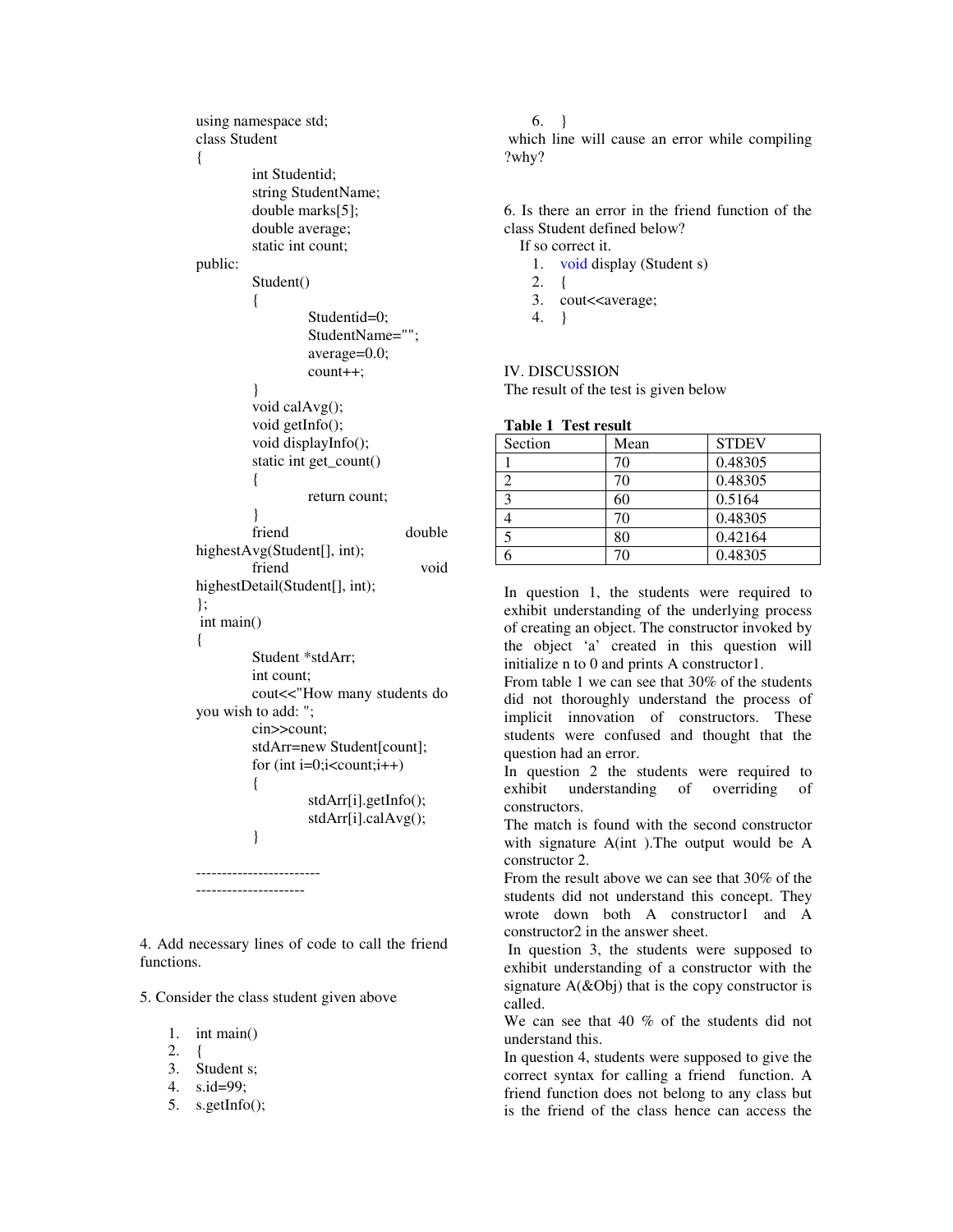data members of the class. A friend function can access data members of the class only using the dot operator.

30% of the students have not understood the concept of friend functions.

In question 5, students were supposed to exhibit their understanding of data encapsulation. The data member *id* is private hence cannot be accessed from the *main()*. 20 % of the students did not understand this concept.

Question 6 is also related to friend function. the friend function accepts a parameter of the object *s* of class *student*.

30% of the students did not understand the concept of writing friend functions.

#### *V. CONCLUSION AND FUTURE RESEARCH*

To conclude, it is apparent from the above results that the students have a good understanding of the following concepts:

Data hiding can be done by declaring the data member as private.A private data member cannot be accessed by functions outside the class.

On the other hand, the students had more difficulty with understanding the following concepts:

The benefits and use of friend functions were not clearly understood by the students.

The use of constructors and how overloaded constructors are invoked implicitly as soon as the object is created.

Overall, the above results are relatively good. Students were expected to do better and exhibit a better understanding of these concepts. The concept of encapsulation, classes and objects are little difficult for students to follow. This paper points out specific areas of difficulty which educators must be aware of so that they can plan the learning process accordingly.

Many researcher in this area believe in introductory level of programming, visualization for presenting new concepts for the students [3].

Academicians feel that there is a need to support the learning of OOP concepts using software tools [4],([5],[6][11]).

As a result of this study, I am planning to propose a change in the way the subject is taught.

For this subject, I plan to use the software Alice to introduce students to object oriented concepts. Alice is an Open education Resource made available to the teaching community by Carnegie Mellon. Alice was aimed at teaching computer

programming to students in an interesting 3D environment.

Alice is used for teaching students to program rather than teaching students a specific programming language. It is a teaching tool for introductory computing. It uses 3D graphics and a drag-and-drop interface to facilitate a more engaging, less frustrating first programming experience [12].

Animated views can help the students in three central learning activities: Understand programs; Evaluate existing programs; Develop new programs [1].

In Alice's interactive interface, students drag and drop graphic tiles to create a program, where the instructions correspond to standard statements in a production oriented programming language, such as Java, C++, and C#. Alice allows students to understand Object Oriented Concepts better through animation programs. By manipulating the objects in their virtual world, students gain experience with all the programming constructs typically taught in an introductory programming course.

A study will be conducted to measure the understanding of object oriented concepts after the student have been introduced to Alice.

#### **REFERENCES**

[1] Stasko, J., Tango:,"A Framework and System for Algorithm Animation." *IEEE Computer*, 23(9), pp 27-39, 1990.

[2] Holland, S., Griffiths, R., Woodman, M.," Avoiding Object Misconceptions." in Proceedings of the 28th SIGCSE, pp. 131–134 (1997)

[3] E. Lahtinen and T. Ahoniemi, "Visualizations to support different levels of cognitive development," *Proceedings of the Fifth Finnish/Baltic Sea Conference on Computer Science Education*, November 2005.

[4] Ragonis, N., Ben-Ari, M.: On Understanding the Static's and Dynamics of Object-Oriented Programs. In: ACM SIGCSE, pp. 226–230 (2005)

[5] Murray, K.A., Heines, J.M., Kolling, M., Moore, T., Wagner, P.j., Schaller, N.C., Trono, J.A.:"Experiences with IDEs and Java Teaching: What Works and What Doesn't.

"ACM SIGCSE Bulletin 35(3), 215–216 (2003)

[6] Roberts, E."An Overview of MiniJava", ACM SIGCSE Bulletin 33(1), 1–5 (2001).

[7] Martin, E., & Ramsden, P. (1993)," An expanding awareness: How lecturers change their understanding of teaching", *Research and Development in Higher Education, 15*, 148-155.

[8] Watkins, D. (1998). A cross-cultural look at perceptions of good teaching: Asia and the West. In J. J. F. Forest (Ed.), *University teaching: International perspectives*  (pp. 19-34). New York: Garland Publishing Inc.

[9] Devlin, M. 2006,". Challenging Accepted Wisdom about

the Place of Conceptions of Teaching in University

Teaching", Improvement *International Journal of Teaching*